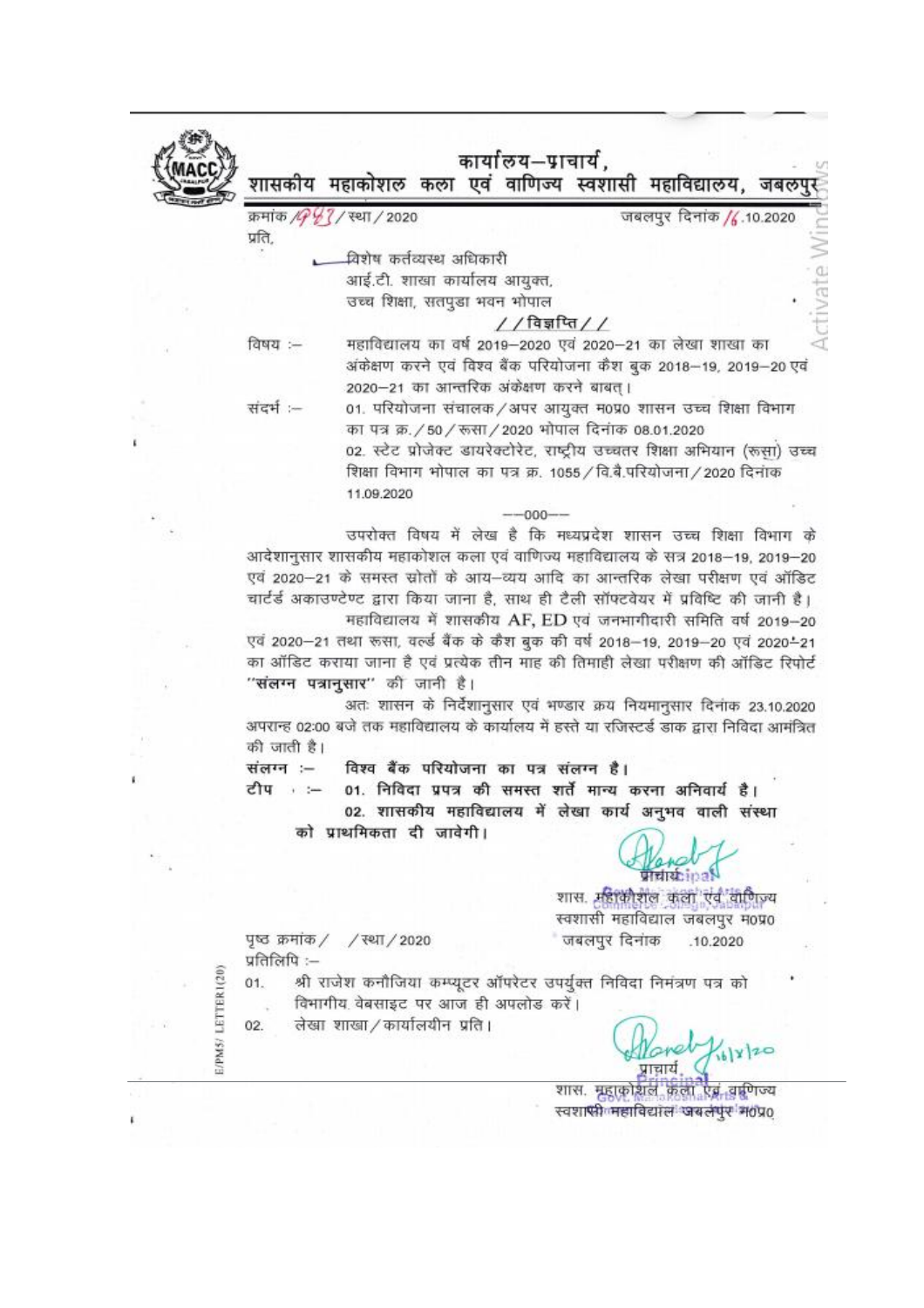### **GOVERNMENT OF MADHYA PRADESH**

**Department Of Higher Education**

**Govt. Mahakoshal Arts & Commerce Autonomous College**

### **Jabalpur, Madhya Pradesh, India**

**Phone No-(0761) 2678195,** 

**e- mail- [hegmaaccjab@mp.gov.in,](mailto:hegmaaccjab@mp.gov.in) govmacc1836@gmail.com**

#### **Limited Tender Enquiry (LTE) (Single Envelope Process) REQUEST FOR QUOTATION**

**LTE No: MACC-------/LTE/2019-20/ Date:**

*TO.*

*[Name of the CA Agency ]*

*[ Address of the CA Agency] [Contact Person ] [Contact Person Mobile #] [ e Mail : ]*

### Ref: **MACC-------/LTE/2019-20/ ----------dated -------**

Dear Sirs,

Sub: Request for submission of Proposal for Consulting Services for Selection of Agency for Internal Audit Of Accounts by Chartered Account Firms for the College World Bank Funded Project Account **–Reg**

Please Submit your offer for the Services indicated in the enclosed annexure.

**1** The Proposal shall be in sealed cover duly super-scribed as in clause No.10 below and should reach this office as per the following Details.

Last date of Submission, Time: [ **23-10-2020, 2.00 PM ]**

Bid Opening Date, Time**: [ 23-10-2020, 4.00 PM]**

Bid Submission and opening Venue**: Principal, Govt. Mahakoshal Arts &** 

#### **Commerce Autonomous College Jabalpur**

#### **Madhya Pradesh, India,**

**2** CA Agency shall note that the **Bid Security is NIL** for the Proposal. CA Agency shall submit the proposal in sealed Cover as per the instructions herein and Cover that do not bear the superscription, as at clause "Superscriptions" will be returned unopened. CA Agency to submit the complete Limited Tender Enquiry document without any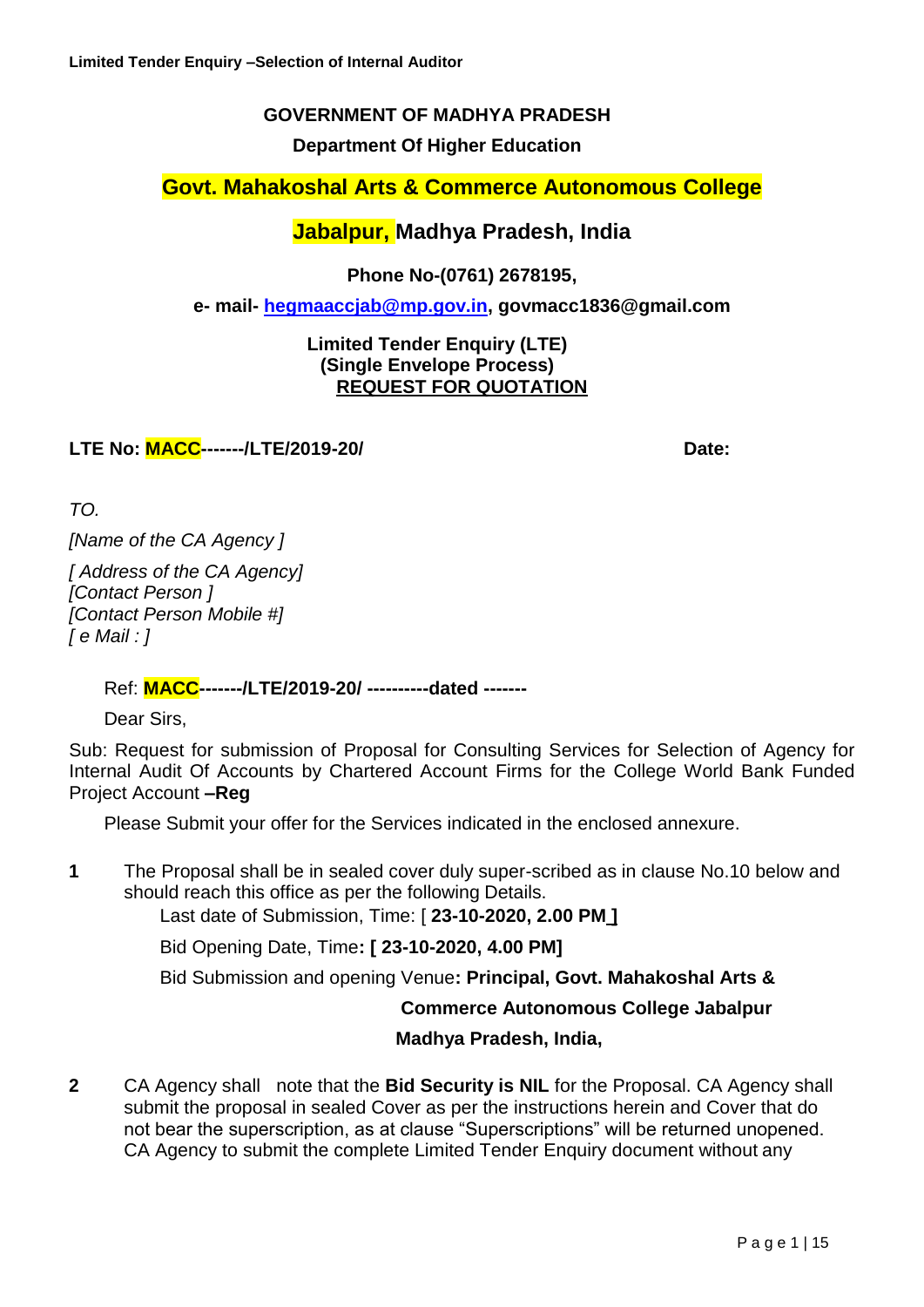changes, to submit along with the Price schedule as attached at Annexure 1 duly filled with all the details signed, Sealed

LTE Proposal will be opened in presence of the representative of the CA Agency, who may like to be present.

### **3 PRICES:**

The prices quoted are on firm basis, the services are to be provided at the College premises, inclusive of GST and levies wherever applicable, insurance charges for the working team, to cover the transport Logistics to the Colleges. Even though composite prices are quoted, the breakup of all the GST, shall be clearly furnished in the Annexure-1, Price Schedule. It is the responsibility of the CA Agency to inform the correct rates of GST on the services prevailing at the time of tendering. Minimum price quoted for Category A&B colleges would be Rs 60,000/- (Sixty thousand) for whole work.

Minimum price quoted for Category C colleges would be Rs 40,000/- (Forty Thousand ) for whole work.

### **4 PAYMENT:**

The following terms of payment only are acceptable. Tenders received stipulatingthe payment terms other than the following payment terms will be summarily rejected.

- a. 90% payment of the due price will be paid within 30 days after receipt of the Quarterly Audit Report for the Previous Quarter completed duly inspected by the College's Authorized Representative(s) and on receipt of the CA Agency 's Invoice in duplicate copy.
- b. The remaining 10% payment will be paid along with the consecutive Quarterly Invoice.

When CA Agency do not at any time, fulfill the obligations in rectifying of the defective Audit report in part or whole, promptly to the satisfaction of the College, College reserves the right not to accept the Invoices against subsequent deliverable Quarterly Report prepared by the CA Agency delivered to the College.

#### **5 ACCEPTANCE:**

It is not binding on College to accept the lowest or any Proposal. The College reserves the right to place orders for technically Qualified as per the Eligibility Criteria as specified in the Scope of Work. The no of Quarterly Audit is subject to modification at the time of placing the order.

#### **6 DELIVERY:**

The delivery of the Audit Reports shall be made as specified in the Scope of work. Without limiting any other rights or obligations of the parties hereunder, if the CA Agency is unable to deliver the Audit Reports by the delivery date(s) stipulated, the CA Agency shall immediately consult College to determine the most expeditious means for delivering the Audit Reports.

### **7 BID SECUIRTY: Not Applicable**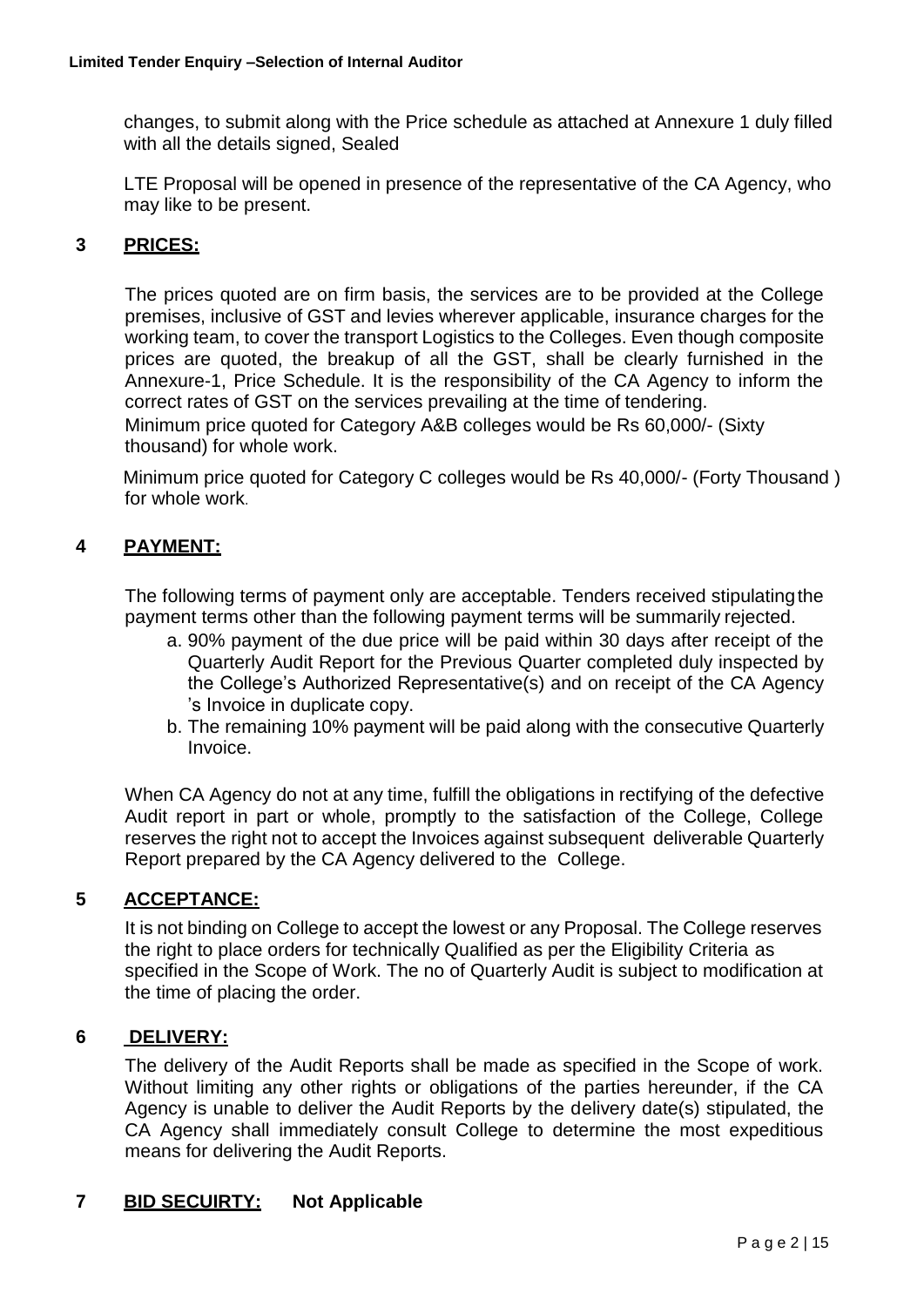**Limited Tender Enquiry –Selection of Internal Auditor**

### **8 VALIDITY OF OFFER:**

The offer shall be kept valid for 90 days from the date of opening of the tender.

#### **9 SUPERSCRIPTIONS:**

#### **To be mentioned by the CA Agency on the Sealed Envelope**

- a. LTE No------ , due on (insert date)
- b. Bid Security- Not Applicable
- c. College terms of payment accepted. YES/NO

The sealed cover without **SUPERSCRIPTION** as mentioned above and any omissions thereof will be **RETURNED UNOPENED**.

- **10** College is not responsible for any kind of delay in receipt of Proposal.
- **11** The Internal Auditor should not be statutory Auditor of same HEIs.

#### **12 SELECTION CRITERIA**

The College shall use the criteria and methodologies listed in M.P.Bhandar Kray Niyam to determine the Most Advantageous Bid by calling three or more Bid Quotations. The Most Advantageous Bid Quotation is the Bid Quotation of the CA Agency that meets the qualification criteria and whose Bid has been determined to be:

1 Substantially responsive to the bidding document, and

2 The lowest evaluated cost.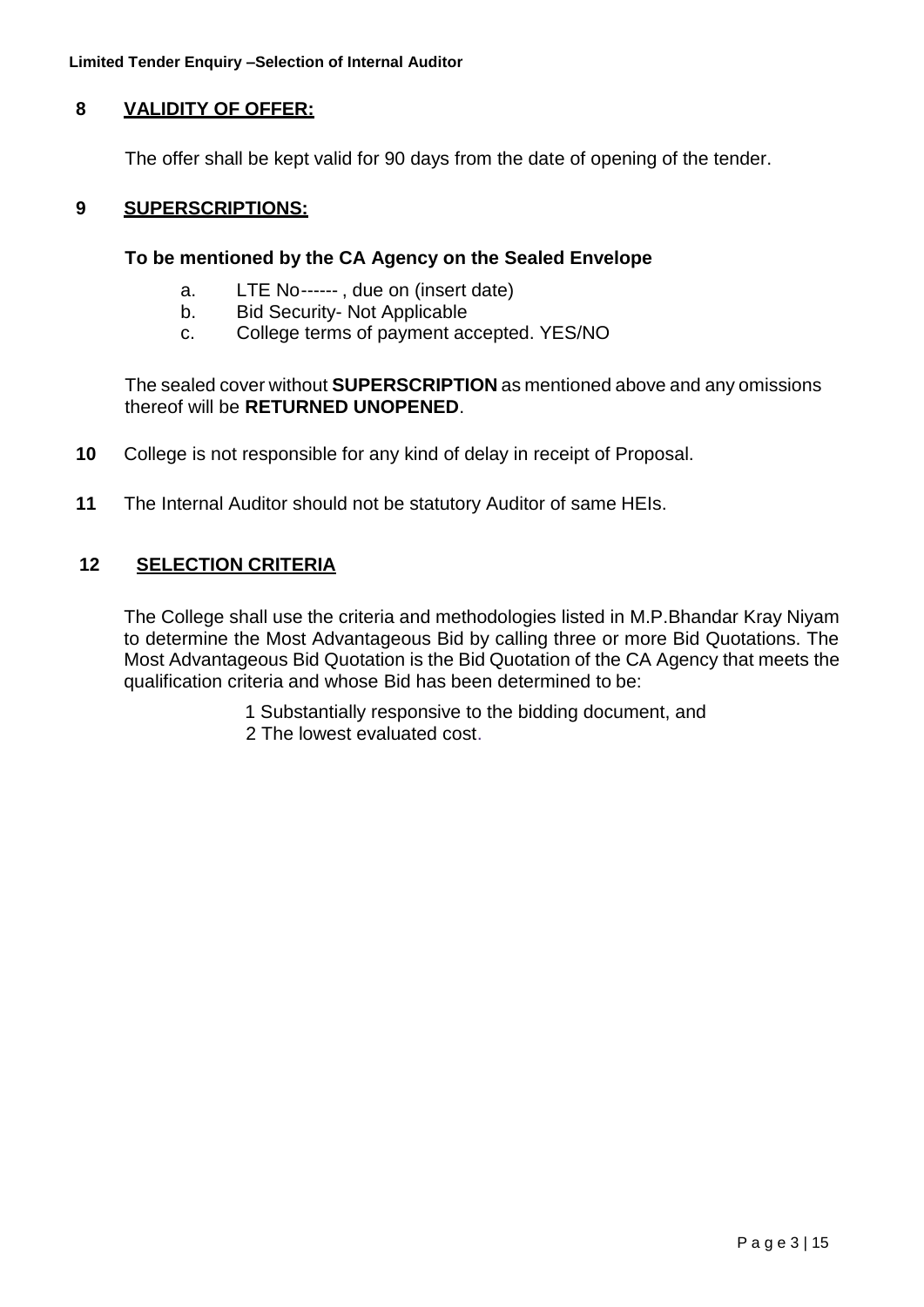## **12 (A) Eligibility Criteria**

The CA Agency shall furnish documentary evidence that meets the following Eligibility criteria (s):

- 1.1 CA Firm should have an Average Annual turnover during the last 3 financial years in the Audit works only (FY 2016-17, 2017-18, 2018-19) for a Value of **Rs 3 Lakhs** (Rupees Three Lakhs only)
- 1.2 The CA Firm should have Experience of Chartered Accountant –Partner /Proprietor to have minimum of 3 years' Experience as on bid Submission.
- **2** A self-declaration from the firm to the effect that the firm including the partners of the firm has not been found guilty of professional/other misconduct by the Institute of Chartered Accountants of India under First and Second Schedule of the Chartered Accountants Act 1949 or is one against whom no disciplinary sanction order has been passed by the Public Companies Accounting Oversight Board

The CA Firm should have never been blacklisted /barred (temporary or permanent) disqualified by any regulatory /statutory body / public sector undertaking in India or internationally.

The CA Agency must give above declarations to this effect on its letterhead.

- **3** The CA Agency must have valid GST registration and PAN as on the date of submission of bid.
- **4** The Internal Auditor should not be statutory Auditor of same HEIs.

#### **13 Documentary Evidence**

The CA Agency shall furnish documentary evidence to demonstrate that the Non Consulting Services it offers meet the following usage requirement:

Number of team members for the project with their experience. Brief description of ownership details, objectives of the firm, total manpower strength, availability of appropriate professional staff, infrastructure etc.

**Signature [Dr. Abha Pandey]** *Designation: Principal* **College Name , Address , Phone No (0761) 2678195, e- mail- [hegmaaccjab@mp.gov.in,](mailto:hegmaaccjab@mp.gov.in) govmacc1836@gmail.com** *(Office seal)*

**Attached**: Price Schedule Format- Annexure-1 Scope of Work -Annexure- 2 Report Format- Annexure-3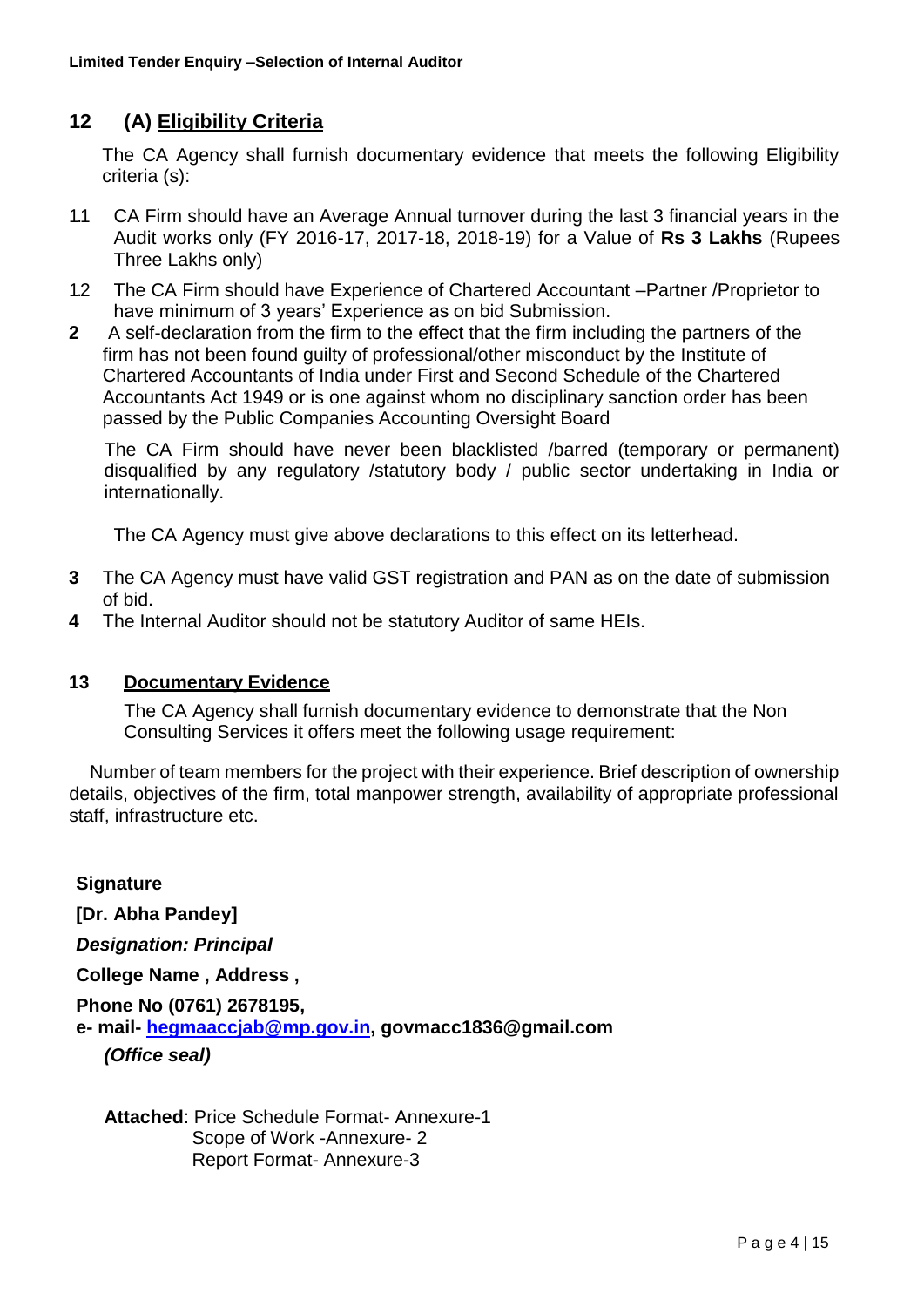| Date:<br><b>Annexure- 1 - Price Schedule Format</b> |                                                                                                                                                                        |                         |          |                |                                                                             |                                                                                             |
|-----------------------------------------------------|------------------------------------------------------------------------------------------------------------------------------------------------------------------------|-------------------------|----------|----------------|-----------------------------------------------------------------------------|---------------------------------------------------------------------------------------------|
|                                                     |                                                                                                                                                                        |                         |          | Page N° 1 of 1 | LTE No: MACC ----------------- /LTE/2019-20/                                |                                                                                             |
|                                                     | 2                                                                                                                                                                      | 3                       | 4        | 5              | 6                                                                           |                                                                                             |
| Line<br><b>Item</b><br>$N^{\circ}$                  | <b>Description of Goods</b>                                                                                                                                            | <b>Physical</b><br>unit | Quantity | Unit price     | <b>Total price</b><br>per line item<br>including<br><b>GST</b><br>$6 = 4*5$ | <b>GST payable by</b><br>the CA Agency<br>per line item if<br><b>Contract is</b><br>awarded |
|                                                     | Internal Audit of College WB Funded Project<br>Account as per the Scope of Work F.Y. 2018-19( if<br>any Transaction of World Bank exist), 2019-20 and 2020-<br>$21$ ). | Half<br>Yearly          | 6        |                |                                                                             |                                                                                             |
| $\overline{2}$                                      | Handholding in Book Entries for F.Y 19-20 & 20-21                                                                                                                      |                         |          |                |                                                                             |                                                                                             |
| <b>Total Price in Rs</b>                            |                                                                                                                                                                        |                         |          |                |                                                                             |                                                                                             |

Signature of the CA Agency CA Agency CA Agency Company Name

Name of the Signature Authority **CA Agency Company Seal / CA Registration No.**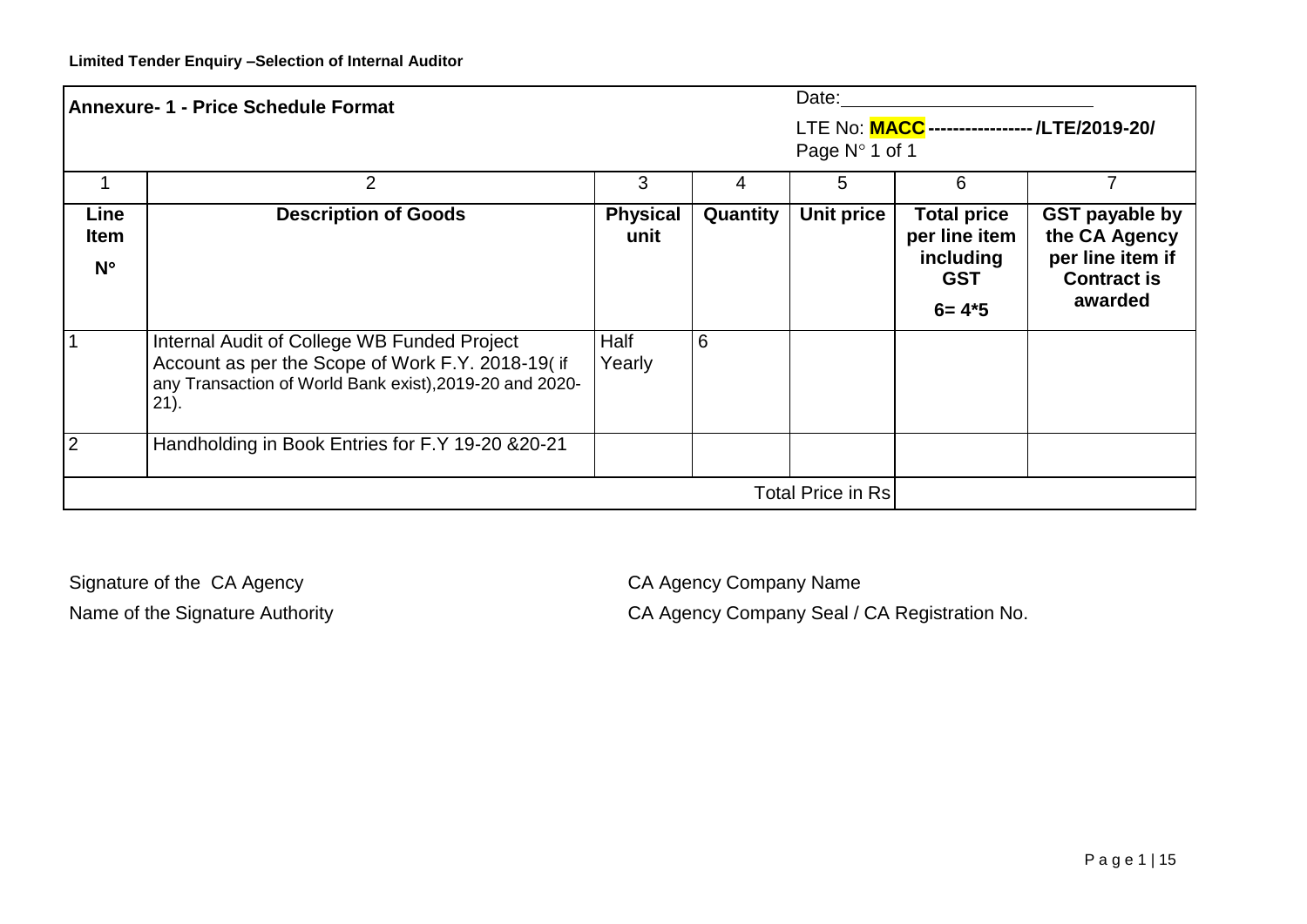Annexure II

### **SCOPE OF WORK - INTERNAL AUDITOR**

The Scope of Work of internal audit activities encompasses the MPHEQIP fund only and will include the following:

- 13.1 The audit would cover the compliance of all rules, regulations and guidelines issued time to time by the Department of Higher Education and/or Department of Finance Madhya Pradesh or any other statutory/governing bodies.
- 13.2 Hand holding, assist, Support ,capacity building on financial Entries in Tally (FMS) .

Colleges have procured the financial Management Software i.e. Tally ERP-9 and planning to make the financial Entries of F.Y 2019-20 and 2020-21 into the system hence selected Auditor is required to assist the Data entry process and support and capacity building on financial Entries in Tally (FMS) for the college Accounting staff. Further the prospective Internal Auditor will help the accounting staff in resolving the issues during the entries pertaining to the FMS applications as and when required. Requirement of the IA availability on continuous basis is required during the Data entry process.

Prospect bidder may visit the college at their own cost to understand the volume of work. The prospective Internal Auditor, to submit the Financial quote as per the Annexure "1"

of LTE.

- 13.3 The scope of the assignment will be comprehensive and will cover the audit of the project related activities and transactions of all cost centers. Internal Audit should provide assurance, whether:
	- a. Project funds have been used, in accordance with the conditions of the relevant project/program/scheme and only for the purposes for which the budget/fund was provided in an efficient and effective manner.
	- b. All necessary supporting documents, records, and accounts have been kept and filed appropriately in respect of the project/funds as per the order issued by the Higher Education Department, Government of Madhya Pradesh, State project Directorate and any other governing body.
	- c. Goods, services and non-consultancies have been procured in accordance with the standard procurement procedure prescribed under MP Procurement Rules, Procurement Manual applicable for MPHEQIP and Guidelines issued by Higher Education Department, Government of Madhya Pradesh and any other governing body. Procurements made under Component 3 of the Project have followed the World Bank Procurement Guidelines.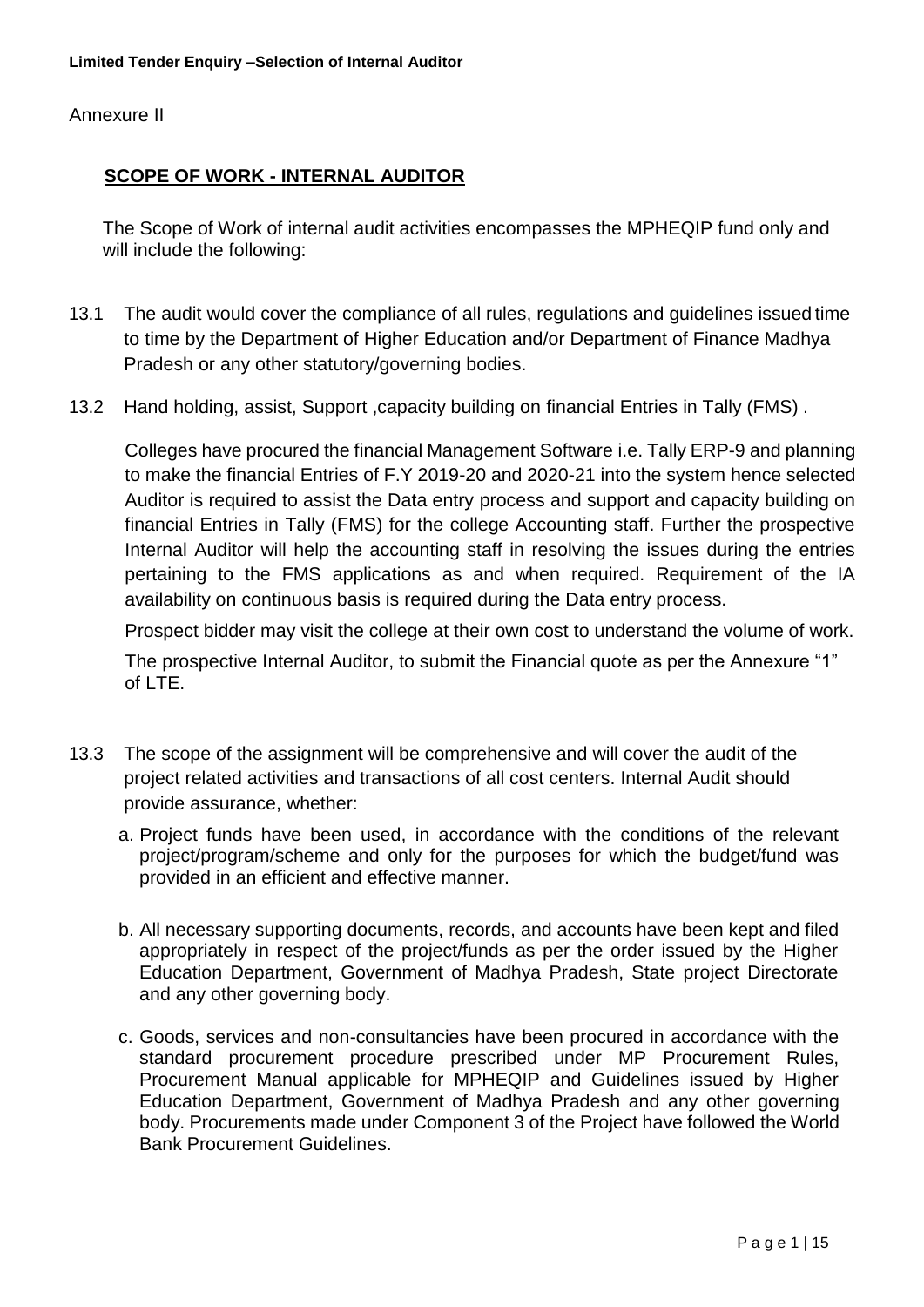- d. World Bank's ["Procurement R](http://www.worldbank.org/html/opr/procure/guidelin.html)egulations for IPF Borrowers "Procurement of Goods, Works and Non-Consulting Services under IBRD Loans and IDA Credits & Grants by World Bank Borrowers (January 2011), as updated in July 2014 ("Procurement Regulations"), are applicable and is open to all eligible Bidders as Eligibility Criteria in the Procurement. Interested CA Agency may visit the WB web site for further Information.
- e. Timely budget allocation /Fund remittance to HEIs and its effective utilization are in order and does not create any bottleneck in implementation of project.
- f. Effective financial management systems including internal controls are in operation throughout the period under audit examination. This would include aspects such as adequacy and effectiveness of accounting, financial and operational controls, and any need for revision; level of compliance with established policies, plans and procedures, reliability of accounting systems, data and financial reports; methods of remedying weak controls or creating them where there are none; verification of assets and integrity, controls, security and effectiveness of the operation of the computerized accounting system.
- g. The audit would also cover all consultancies or other contracts awarded by the HEIs as well as the Project Directorate as the case may be. Whether the contracts are being administered as per the terms of the contract; whether the outputs of the Agencies /contractor/consultants are being monitored for quantity/quality (as applicable), timeliness etc. and whether there is appropriate documentation of the same. Whether payments to contractors are being made in a timely manner.
- h. The Auditor should have adhered to compliance of Financial manual and Procurement Manual at HEIs level.
- 13.4 Auditor need to analyses and ensure to Implementation of Internal Control in allotted **HFIs** 
	- a. Analyzing Risk factors
	- b. Adequacy of internal controls (e.g. maker checker, daily day book checking etc.)
	- c. Roles and responsibilities
	- d. Deputing key persons for implementing internal controls
	- e. Periodical Review of system
- 13.5 Specific areas of audit should include the following based on the broad audit activities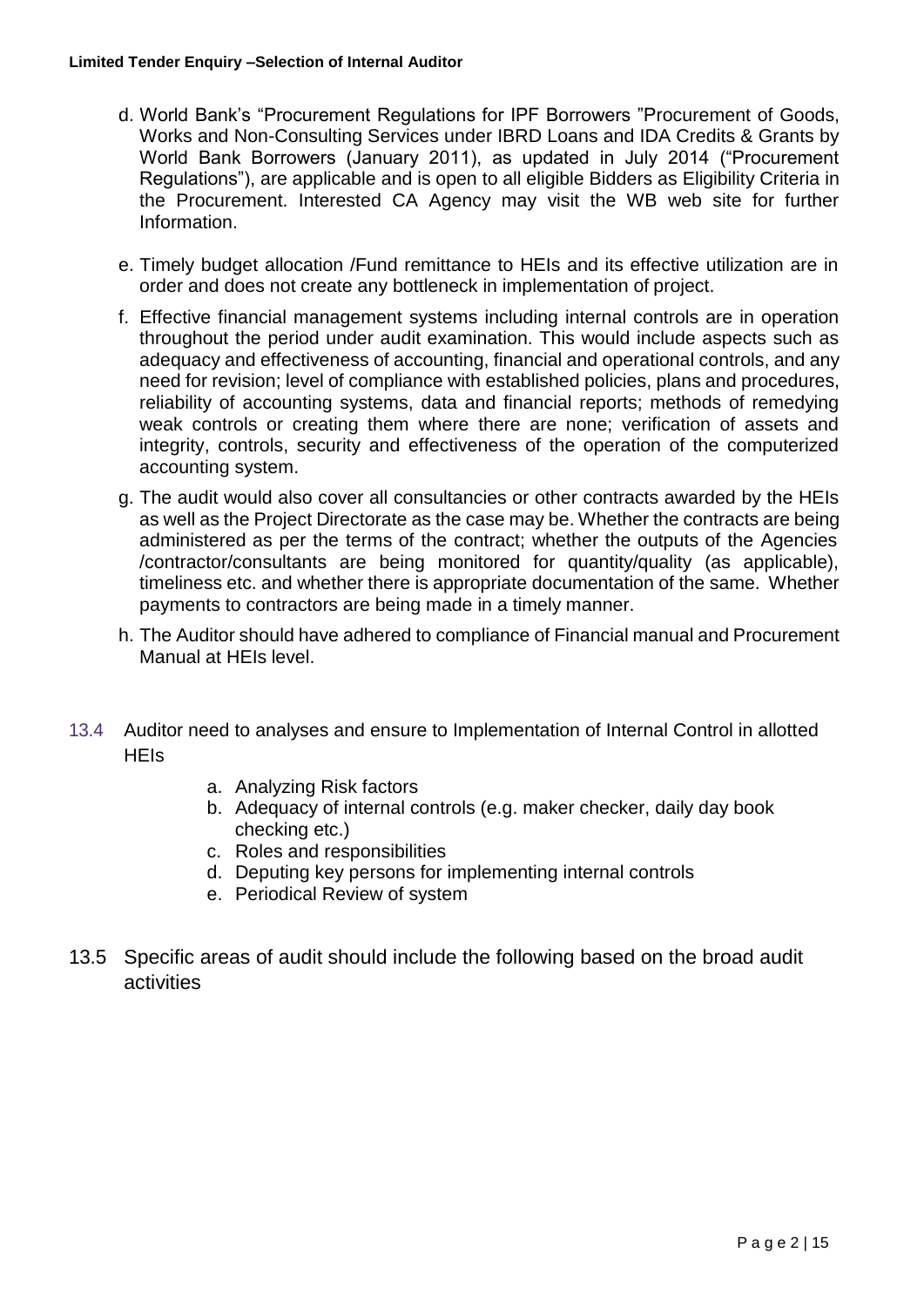- a. An assessment of the adequacy of the program's financial management system, including internal controls. This would include aspects such as adequacy and effectiveness of accounting, financial and operational controls exercised by the implementing agencies and suggestions of improvement, if any. Migration audit which covers checking of opening balances from manual system to online system when the latter is rolled out.
- b. Ensure timely Resolution of AG and Statutory audit objections or any queries raised by the State Project Directorate/ Higher Education Department and GoMP.
- c. Verify and validate that the funds have been used in accordance with the relevant financial norms and financial regulations with due attention to economy and efficiency, and only for the purpose for which the financing has been provided.
- d. Verify that the generally accepted Accounting Principles are followed by all entities that are authorized to incur expenditure under world bank project.
- e. Assessment of efficiency and timeliness of fund flow and reporting (Utilization Certificates) mechanism for implementation of project activities.
- f. Assessment of the adequacy of financial and administrative delegation and segregation of duties and controls.
- g. Assess, if the expenditures incurred/ advances provided are duly authorized as per the financial and administrative delegation approved by the Executive Committee.
- h. Verify expenditure incurred are in accordance with the IDP norms, operational guidelines, legal agreement or any other clarifications issued from time to time.
- i. Verify if adequate and proper supporting documents, namely, purchase orders, tender documents, invoices, vouchers, receipts, pay bills, TA bills etc. are maintained and linked to the transactions (100%).
- j. Check if Reconciliation of Treasury and accounts of HEI is regularly carried out on a monthly basis and necessary corrections on account of Treasury's credits/debits and are accounted for concurrently.
- k. Physical verification of the Assets for Completeness, existence, recording, safeguard and utilization
- l. Ascertain the reliability of integrity, controls, security and effectiveness of the operation of computerized system.
- m.Verify and reconcile the Statement of Expenditure submitted by HEIs against allotted fund with reference to records and accounts books maintained at HEIs office and report the variance in tabulation form for making necessary corrections/adjustments while releasing further grants.
- n. Verify if funds have been used in accordance with the conditions of the relevant legal agreements and only for the purposes for which the financing was provided.
- o. Guide HEIs on maintenance of SOEs (Statement of Expenditure) clear linkages between the books of account.
- p. Term Deposit and other Deposits (in any form) should be reconciled with Bank / Deposit Statement.
- q. Any other work related to above at the discretion of SPD/HEI.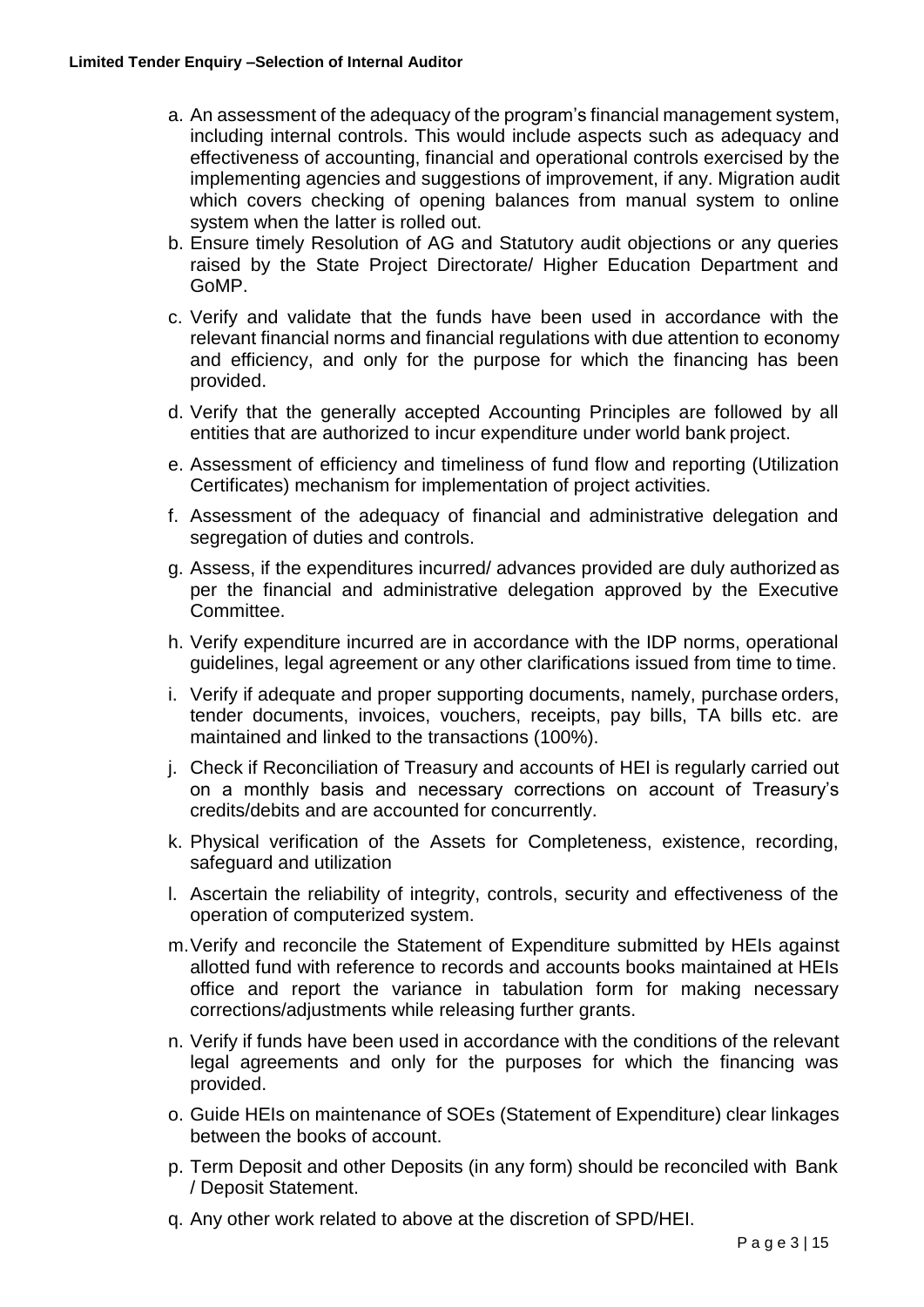#### **14** PERIOD OF EMPANELMENT

Initially the Internal Audit contract with the CA Agency will be for Three years i.e Financial year 2018-19(If any Transaction of World Bank Project exist),2019-20 and F.Y 2020-21 which will be extended further another one year based on the performance on Mutual Agreed terms and conditions.

#### **15** DELIVERABLES- REPORTING

- 15.1 The auditor will have to certify the financial statements generated manually for 2018-19(if any Transaction of World Bank exist) and from Tally for FY 2019-20 and FY 20-21 and flag any issues on the same
- 15.2 The CA Agency should provide an executive summary highlighting critical issues which require the attention of the Additional Director of the Division and State Project Directorate, In addition to the Half Yearly report in prescribed format (Annexure III). The executive summary should also include the status of action taken on the previous recommendations and queries raised by the Auditor.
- 15.3 All reporting will be made on Half yearly basis. The reports will comprise of summary of the key findings, implications and recommendations to enable the State Project Directorate and the HEI's to take timely actions. The audit observations should be supported by instances and quantified, as far as practicable.
- 15.4 The audit observations should be discussed with the auditee entity before they are finalized and should be duly signed by auditee.
- 15.5 The audit reports should be submitted within 15 days after completion of Half yearly audit. Any delay beyond 15 days for any report attracts the penalty of Rs 200 per day delay till 30 days. After that termination of the contract will be initiated without any financial liability of the SPD.
- **16** Payments
- 16.1 Colleges shall pay the Internal Auditor on Half Year basis upon submission of the Internal Audit report for the previous Half year.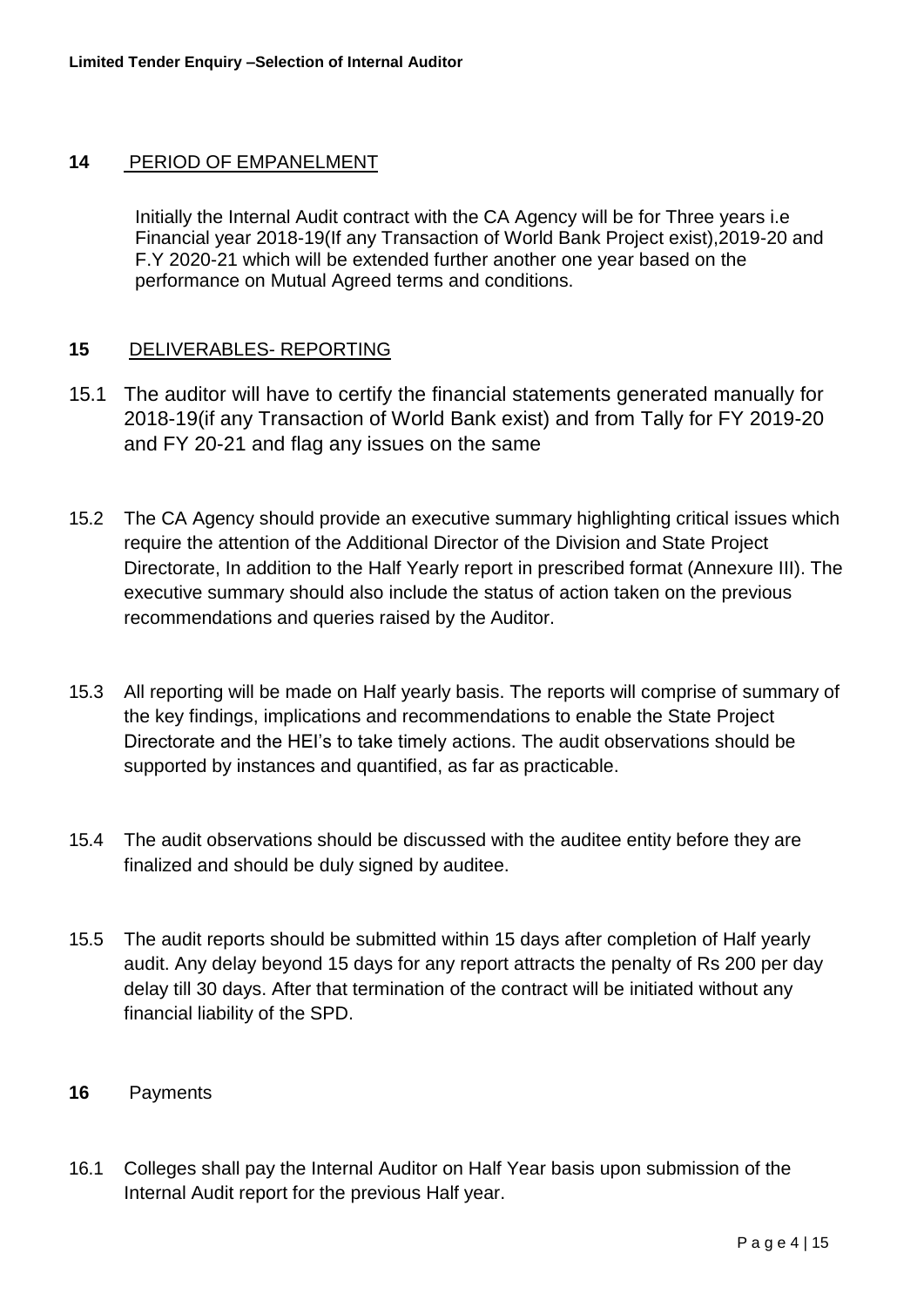### **17** Time lines for deliverables

SPD and HEI's Time lines of conducting the audit will be as follows:

| Year                   | <b>Period of Audit</b>             | Time<br>line for submission<br><b>of</b> |
|------------------------|------------------------------------|------------------------------------------|
|                        |                                    | Reports                                  |
| 2018-19                | <b>First Half Year</b>             | 30 Nov 2020                              |
| (If any Transaction of | $(1.4.2018 \text{ to } 30.9.2018)$ |                                          |
| World Bank exist)      |                                    |                                          |
|                        | <b>Second Half Year</b>            | 30 Nov 2020                              |
|                        | 1.10.2018 to 31.3.2019             |                                          |
| 2019-20                | First Half year                    | 30 Nov 2020                              |
|                        | $(1.4.2019 -$                      |                                          |
|                        | 30.9.2019)                         |                                          |
|                        | <b>Second Half Year</b>            | 30 Nov 2020                              |
|                        | (1/10/2019<br>to                   |                                          |
|                        | 31.3.2020)                         |                                          |
| 2020-21                | First Half year                    | 30 Nov2020                               |
|                        | (1.4.2020)<br>to                   |                                          |
|                        | 30.9.2020)                         |                                          |
|                        | Half<br>Second                     | 30 April 2021                            |
|                        | Year                               |                                          |
|                        | (1/10/2020)<br>to                  |                                          |
|                        | 31.3.2021)                         |                                          |
|                        |                                    |                                          |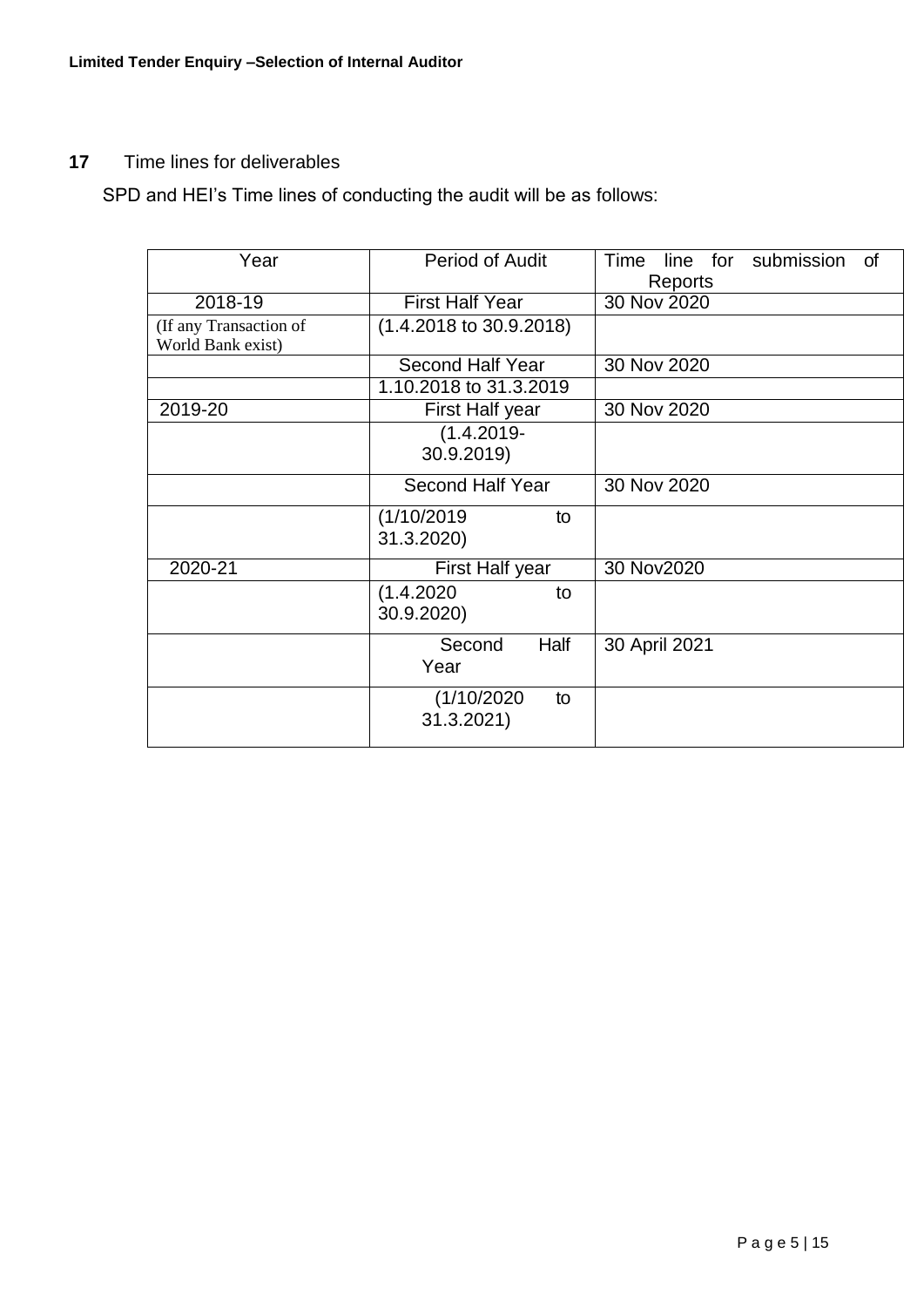**Annexure III** 

**REPORTING FORMAT**

- **A. CA FIRM NAME**
- **B. CHARTERED ACCOUNTANTS**
- **C. COLLEGE NAME**

#### **D. REPORT OF INTERNAL AUDIT-**

Based on the information available, observations made during our visits, and staff's explanation & information submitted to us our observations are summarized as under.

#### **E. PERIOD**

#### **F. DISTRICT / DIVISIONS AUDITED** –

#### **G. REGISTERS-**

We have verified the following Registers/ Books/Records for the period under review:

| S.no | <b>Name</b><br>Οf<br><b>Books/Records</b> | Registers/ | <b>Auditors Observations</b> |
|------|-------------------------------------------|------------|------------------------------|
|      | <b>Physical registers</b>                 |            |                              |
| 01   | Inward / outward register                 |            |                              |
| 02   | Fixed assets register                     |            |                              |
| 03   | <b>Advance Register</b>                   |            |                              |
| 04   | <b>Bill Register</b>                      |            |                              |

#### **H. LEDGERS**

| S.no | <b>Creditors Ledger</b>                                                                        | <b>Auditors Observations</b> |
|------|------------------------------------------------------------------------------------------------|------------------------------|
| 01   | payments issued for Vendor<br>All<br>payment are required to be adjusted<br>bill to bill only. |                              |
| 02   | Disallowance of expenditure as per<br>the World Bank Rules                                     |                              |
| 03   | Procedural Lapse (Compliance of<br>Procurement manual).                                        |                              |
| 04   | Procedural Lapse (Compliance of<br>Financial manual).                                          |                              |
| 05   | All Purchase made under the M P<br>Procurement Rule, if not give details                       |                              |
| 06   | To check Discount/ Penalty<br>While<br>making payment to Vendor                                |                              |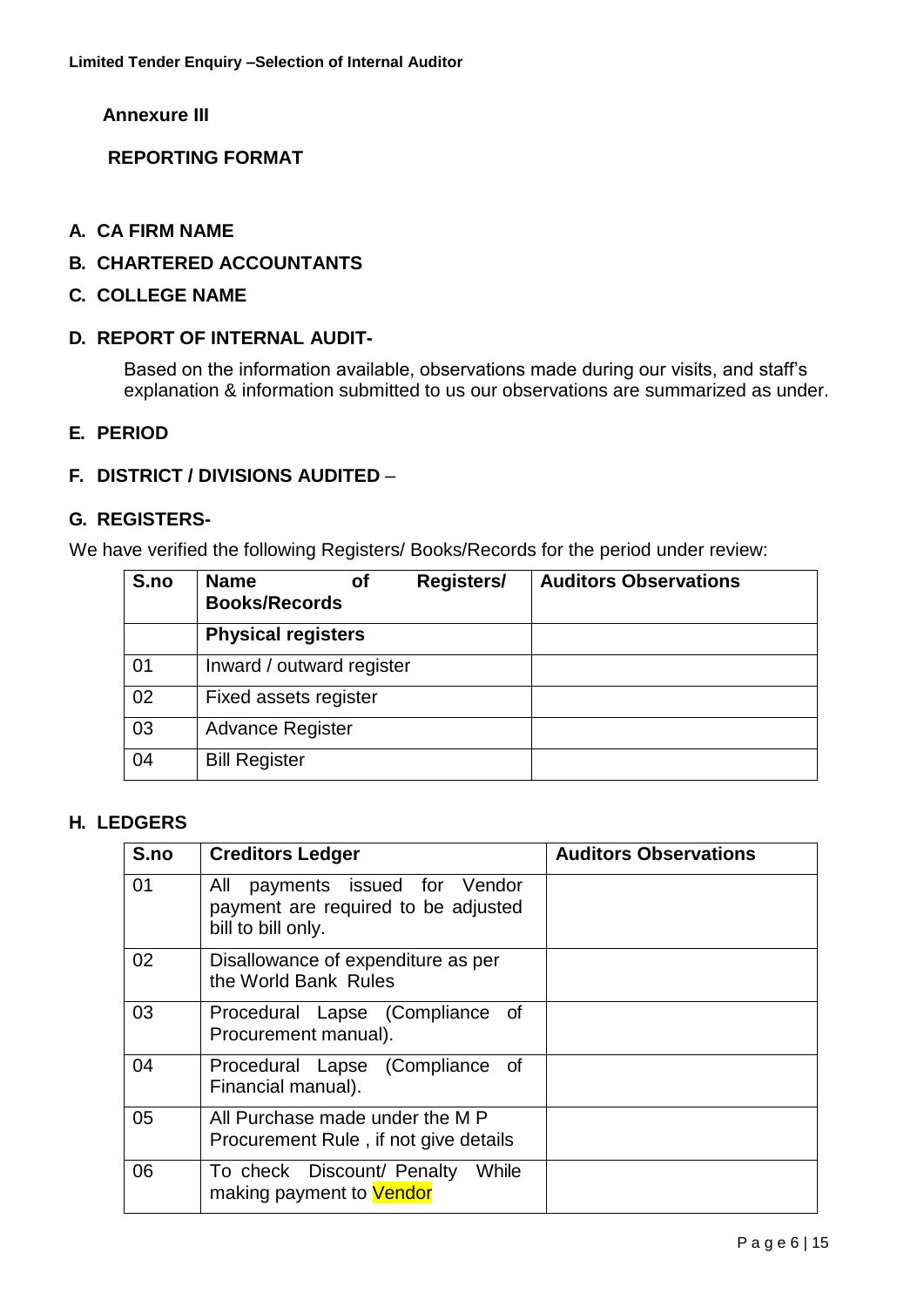| 07 | Advance Given to any person and<br>adjustment their off?                                        |  |
|----|-------------------------------------------------------------------------------------------------|--|
| 08 | Debit balance Vendor a/c                                                                        |  |
| 09 | Whether it is reconciled with <b>Vendor</b><br>account or not.                                  |  |
| 10 | Suspense a/c: Suspense's account<br>created by                                                  |  |
| 11 | Trial balance:                                                                                  |  |
| 12 | Accounting books & records not<br>maintained.                                                   |  |
| 13 | Marking of Individual Fixed Assets<br>procured under world Bank fund and<br>their verification. |  |
| 14 | Whether assets is properly used for<br>purpose for which it was<br>the<br>purchased             |  |

# **I. Payments (if any) Audit Observations required to be covered:**

| Sr.<br>no. | <b>Report Name</b>                                                              | <b>Auditors</b><br><b>Remark</b> | Action<br>taken<br>HEI<br>By<br>to<br>rectify |
|------------|---------------------------------------------------------------------------------|----------------------------------|-----------------------------------------------|
| 01         | Treasury voucher<br>expenses<br>head classification                             |                                  |                                               |
| 02         | Treasury vouchers authorisations<br>and receiver signature                      |                                  |                                               |
| 03         | Treasury voucher Serial<br>nos.<br>tallying with Accounting system              |                                  |                                               |
| 04         | vouchers<br>without<br>Treasury<br>approval entered in to software              |                                  |                                               |
| 05         | Supporting documents<br>with<br><b>Treasury Voucher</b>                         |                                  |                                               |
| 06         | Treasury Expense head as per<br>voucher and software account                    |                                  |                                               |
| 07         | Petty cash payments made in<br>excess of specified limit(Let Rs<br>500)         |                                  |                                               |
| 08         | cash voucher Revenue stamp<br>affixing as per State Govt. rules (if<br>required |                                  |                                               |
| 09         | Advance given to staff and<br>its<br>recovery process                           |                                  |                                               |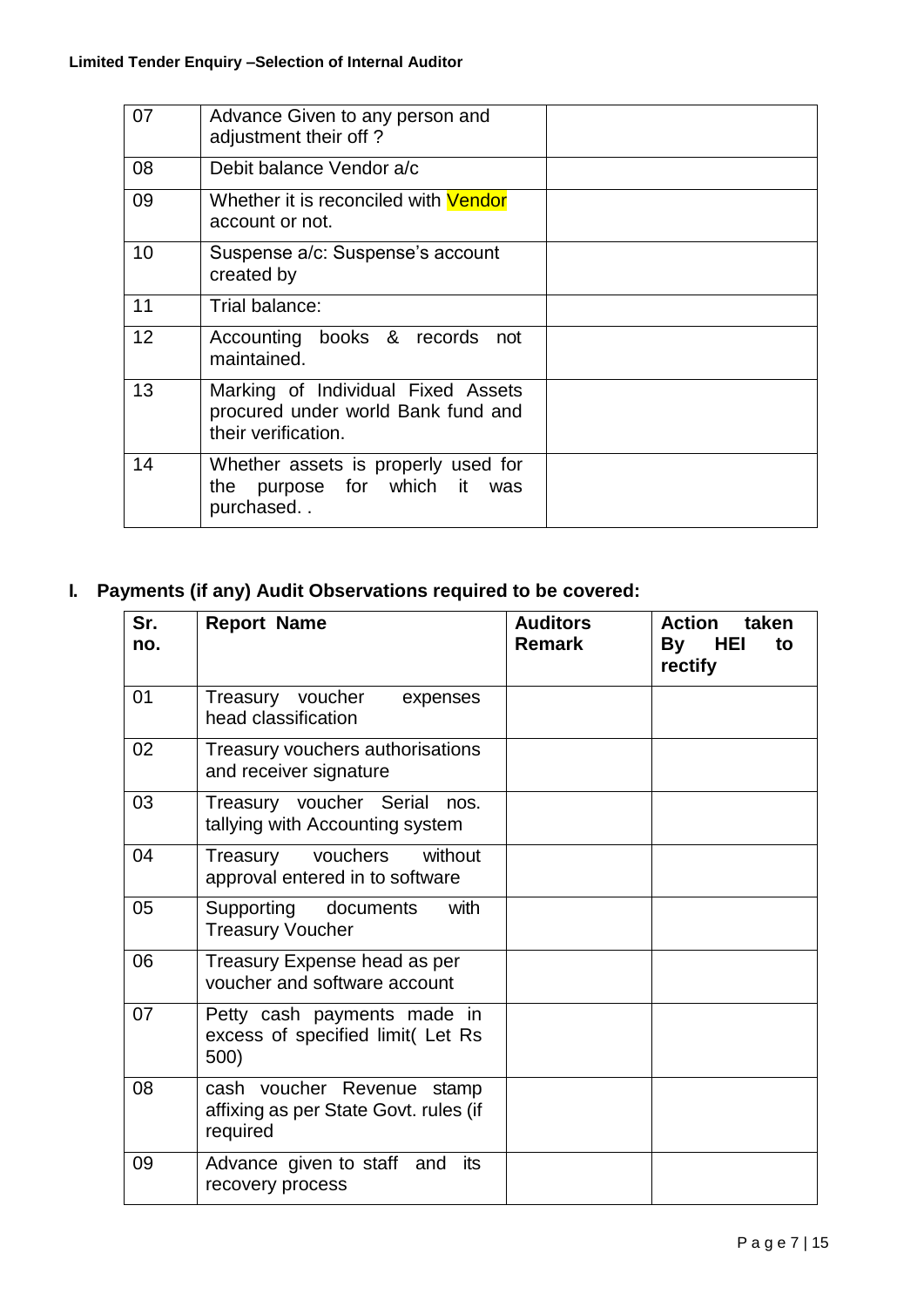| 10 | <b>Treasury Payment voucher filing</b><br>system                    |  |
|----|---------------------------------------------------------------------|--|
| 11 | Reconciliation<br>Treasury<br>0t<br>expenses with books of accounts |  |

### **J. EXPENSES ANALYSIS**

We have verified all the Expenses during the period under review and our observations are as follows:

Fund Wise Details::- World Bank .

| Sr.<br>no. | <b>Expenses</b> | <b>Expenses</b><br>to<br>up<br>previous<br>Quarter | <b>Expenses</b><br>made in<br>current<br>Quarter | <b>Total</b><br><b>Expenses</b> | <b>Remark</b> |
|------------|-----------------|----------------------------------------------------|--------------------------------------------------|---------------------------------|---------------|
| 01         |                 |                                                    |                                                  |                                 |               |
| 02         |                 |                                                    |                                                  |                                 |               |
| 03         |                 |                                                    |                                                  |                                 |               |
| 04         |                 |                                                    |                                                  |                                 |               |
| 05         |                 |                                                    |                                                  |                                 |               |
| 06         |                 |                                                    |                                                  |                                 |               |
| 07         |                 |                                                    |                                                  |                                 |               |
| 08         |                 |                                                    |                                                  |                                 |               |
| 09         |                 |                                                    |                                                  |                                 |               |

### **K. Budget**

Budget were received for the period under review and the following are our observations:

| Sr.<br><b>No</b> | <b>Name of Report</b>                                                                              | <b>Auditor Observations</b> |
|------------------|----------------------------------------------------------------------------------------------------|-----------------------------|
| 01               | Is any Budget allotted during the period for any<br>fund ? if yes than given the fund wise details |                             |
| 02               | Is all allocated fund is utilized against the budget<br>if not give reason why it is not utilized  |                             |
| 03               | if its pending than reason why it is pending                                                       |                             |
| 04               | Utilisation Certificate sent to S.P.D. office                                                      |                             |

### **L. AG Audit objection**

| Sr. | <b>Name of Report</b> | <b>Auditor Observations</b> |
|-----|-----------------------|-----------------------------|
| No  |                       |                             |